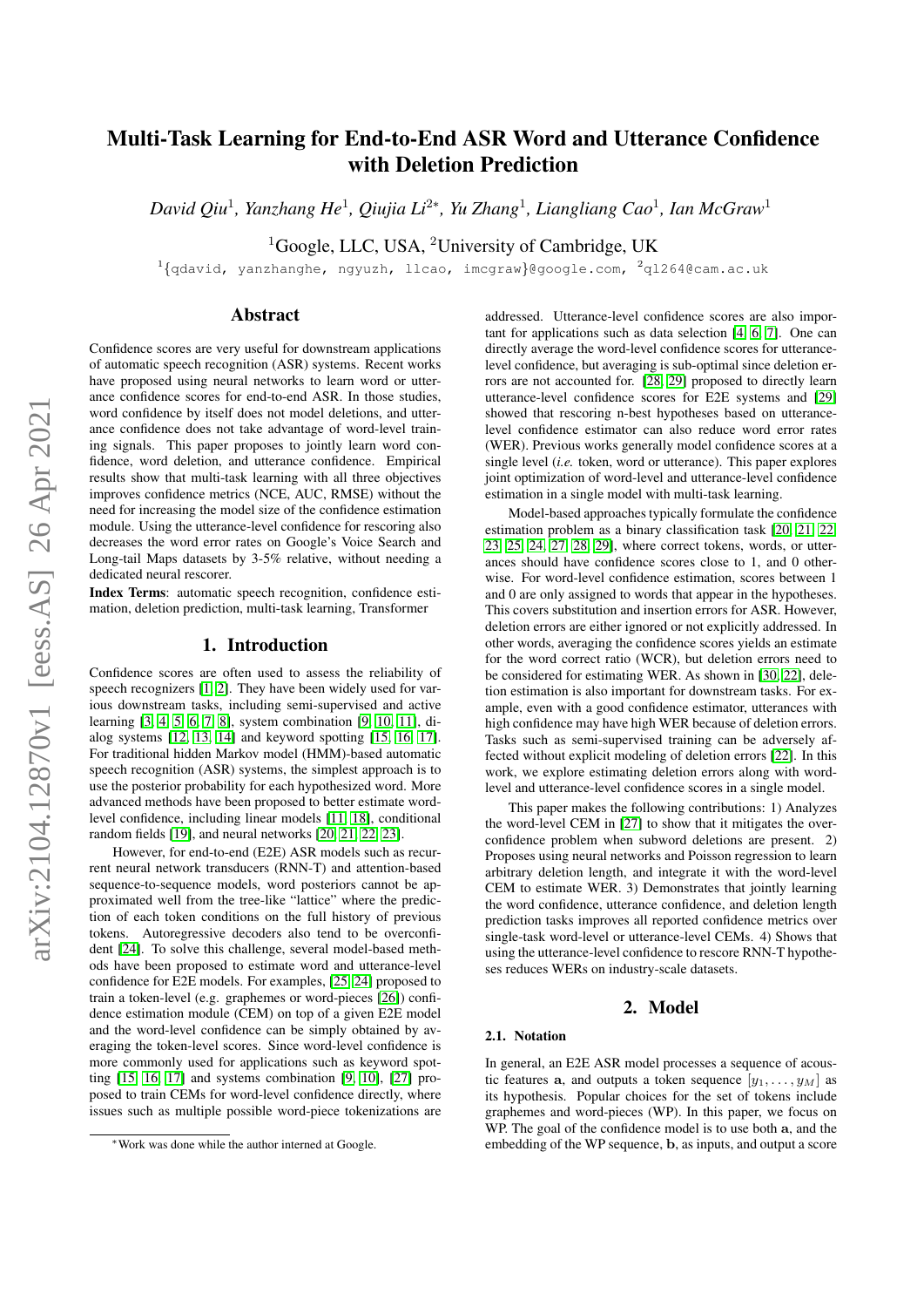

Figure 1: Model architecture.  $f(\cdot)$  denotes token/word level features.  $c_w, i_w, s_w$  denote the estimated correction, insertion and *substitution.* L*deletion refers to Poisson regression for estimating deletion errors. More details in Section [2.](#page-0-0)*

for every word and every utterance. To distinguish between WP and words, we use  $M$  and  $L$  to refer to the number of WPs and words in a hypothesis, respectively. We use  $y_i$  and  $w_j$  to denote the  $i$ -th WP and  $j$ -th word, respectively.

We use the Transformer [\[31,](#page-4-30) [32\]](#page-4-31) as the base feature extractor for all of the proposed tasks:

$$
[f(y_1),...,f(y_M)] = \text{Transformer(CA(a), SA(b))}, (1)
$$

where the cross-attention block CA attends to a, and the selfattention block SA attends to b. We refer to the Transformer's output at the *i*-th token as  $f(y_i)$ .

#### 2.2. Baseline Word-Level Confidence Estimation

For the baseline CEM, we use a multi-layer perception (MLP) to process the Transformer's output  $f$  into 3-D outputs:

$$
[c(yi), i(yi), s(yi)] = \text{Softmax}(\text{MLP}(f(yi))).
$$
 (2)

For training, we adapt the word-level training loss intro-duced in [\[27\]](#page-4-26). To recap, the loss gathers the output of [\(2\)](#page-1-0), but only at the indices corresponding to the last WP of each word (see Table [1\)](#page-1-1). The gathered output can be reindexed as  $[c_w(w_1), \ldots, c_w(w_L)], [i_w(w_1), \ldots, i_w(w_L)],$  and  $[s_w(w_1), \ldots, s_w(w_L)]$ , to denote the probabilities that the words are tagged by Levenshtein edit distance [\[33\]](#page-4-32) as "correct", "insertion", and "substitution", respectively. Then, over every word, we compute the cross-entropy loss  $\mathcal{L}_{word}$  between the ground truth tags and the outputs:

$$
-\sum_{j=1}^{L}\left[\mathbb{1}_j^{\text{cor}}\log c_w(w_j)+\mathbb{1}_j^{\text{ins}}\log i_w(w_j)+\mathbb{1}_j^{\text{sub}}\log s_w(w_j)\right].
$$
\n(3)

This also yields a simple estimate for the WCR:

$$
\hat{\mu}_{\text{wer}} = \frac{\sum_{j=1}^{L} c_w(w_j)}{L}.
$$
\n(4)

Although word-level deletions are not modeled, the subword/WP deletion problem is implicitly addressed by the loss. Table [1](#page-1-1) shows an example where the first word in the hypothesis contains a WP deletion. WP edit distance completely ignores any WP deletions because deletions are not part of the

<span id="page-1-1"></span>Table 1: *Top: example of the WP edit distance outputting "correct" for a WP when the whole word is actually a "substitution" error. Bottom: example of computing the word-level loss at the last WP of each word.*

<span id="page-1-3"></span>

| Hyp:<br>Ref:<br>WP edit:<br>Word edit: | $-80$<br>$-90$<br>cor<br>sub              | od<br>del | _morn<br>_morn<br>cor | <sub>1</sub> ng<br>ing<br>cor<br>cor |
|----------------------------------------|-------------------------------------------|-----------|-----------------------|--------------------------------------|
|                                        | $\mathcal{L}_{word}(w_i): -\log s_w(w_1)$ |           |                       | $-\log c_{\rm w}(w_2)$               |

hypothesis. On the other hand, because the word-level CEM is trained with the word-level edit distance serving as the ground truth, hypothesized words that contain WP deletions are guaranteed to be labeled as word-level substitutions. This resolves an overconfidence problem that is common in token-level CEMs trained to model WP edit distance, especially for a smaller set of tokens such as graphemes.

## <span id="page-1-0"></span>2.3. Deletion Length Prediction

To estimate the WER, the model needs to estimate the number of deletions as a secondary task. Here, we define a sequence of deletion length random variables for  $1 \le j \le L + 1$  as:

$$
E_j = \begin{cases} \#(\text{del}) \text{ before the first word}, & \text{if } j = 1\\ \#(\text{del}) \text{ after the last word}, & \text{if } j = L + 1\\ \#(\text{del}) \text{ between } j - 1 \text{ and } j\text{-th word}, & \text{otherwise.} \end{cases}
$$

<span id="page-1-2"></span>The number of deletions can be any non-negative integer. Existing works such as [\[22\]](#page-4-21) converts the problem into binary prediction by clipping  $E_j$  at 1. In contrast, we predict  $E_j$  directly by modeling  $P(E_j | f(w_j); \theta)$  to follow the Poisson distribution, which is well-suited for count data. We use a MLP to parameterize it and predict the mean of  $E_i$  as below:

$$
\mathbb{E}(E_j|f(w_j);\theta) = \exp(r_w(w_j))\tag{5}
$$

<span id="page-1-4"></span>
$$
r_w(w_j) = \text{MLP}\left(f(w_j); \theta\right) \tag{6}
$$

Let  $e_j$  be the ground truth realization of  $E_j$ . With maximum likelihood estimation for Poisson regression, the training loss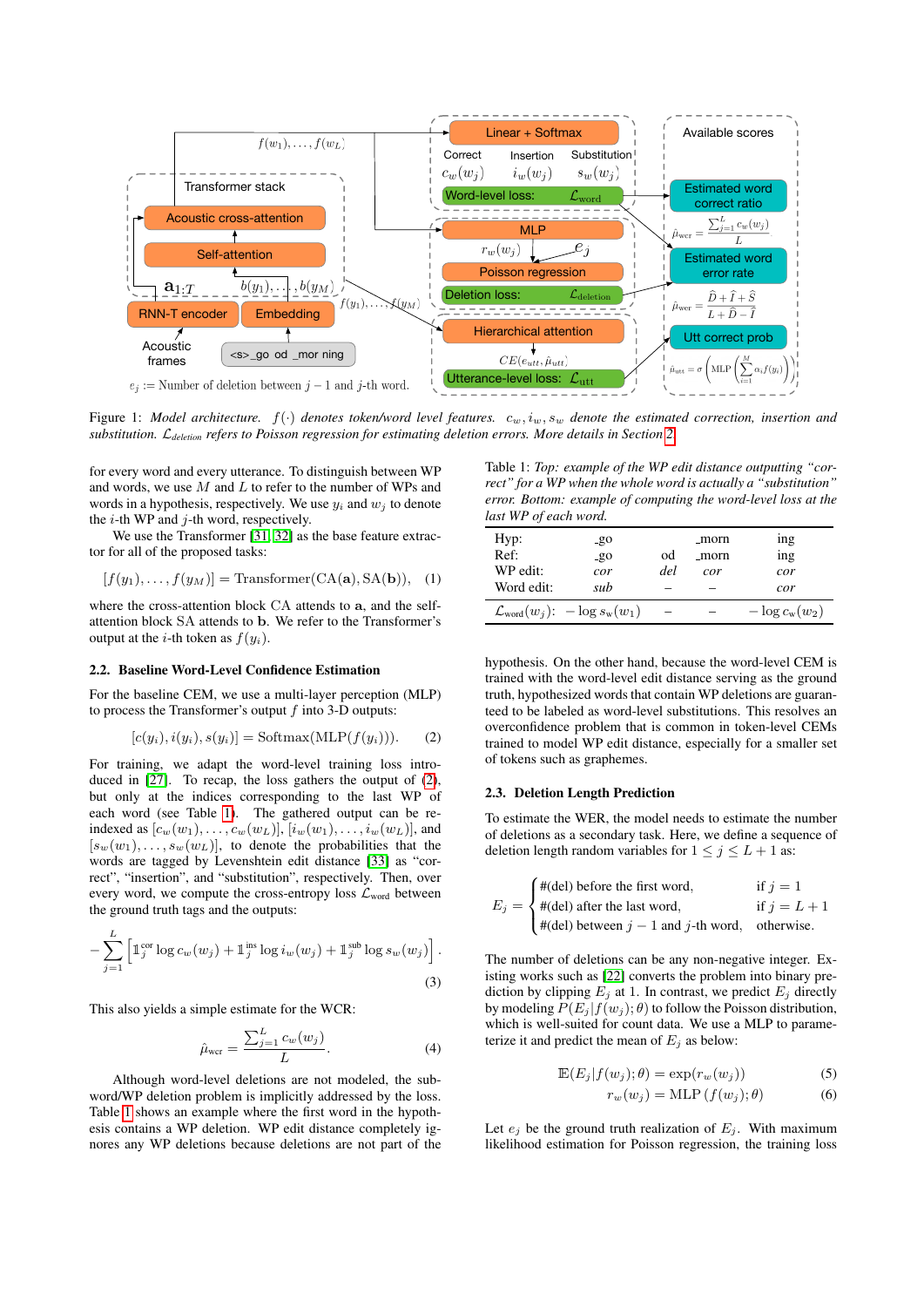for deletions is given by:

$$
\mathcal{L}_{\text{deletion}} = -\sum_{j=1}^{L+1} \left[ e_j r_w(w_j) - \exp\left(r_w(w_j)\right) \right]. \tag{7}
$$

During inference, the WER estimate can be computed as

$$
\hat{\mu}_{\text{wer}} = \frac{\hat{D} + \hat{I} + \hat{S}}{L + \hat{D} - \hat{I}},
$$

where  $\widehat{D} = \sum_{j=1}^{L+1} \exp(r_w(w_j)), \widehat{I} = \sum_{j=1}^{L} i_w(w_j)$ , and  $\widehat{S} = \sum_{j=1}^{L} s_w(w_j)$ .

## 2.4. Utterance-Level Confidence Estimation

A coarse way of including deletion information is to define a tertiary utterance-level prediction task, with the ground truth

$$
e_{\text{utt}} = \begin{cases} 1, & \text{if utterance WER} = 0\\ 0, & \text{otherwise.} \end{cases}
$$

The presence of any deletions causes the value of  $e$  to be 0, and this signal is backpropagated to the internal features in the Transformer feature extractor to help the word-level confidence task. This objective was proposed in [\[28\]](#page-4-27), albeit in a single-task setup that ignores word confidences. Intuitively, an utterance feature is a summary of the sequence of WP features. Thus, to extract the utterance features and make the prediction, we use the hierarchical attention proposed in [\[34\]](#page-4-33):

$$
u_i = \tanh\left(W_1 f(y_i) + b\right) \tag{8}
$$

$$
\alpha_i = \frac{\exp(w_2^T u_i)}{\sum_{m=1}^M \exp(w_2^T u_m)}
$$
\n(9)

$$
\hat{\mu}_{\text{utt}} = \sigma \left( \text{MLP} \left( \sum_{i=1}^{M} \alpha_i f(y_i) \right) \right). \tag{10}
$$

The parameters  $W_1$ , b, and  $w_2$  that generate  $\hat{\mu}_{\text{utt}}$  can be trained with the binary cross-entropy loss:

$$
\mathcal{L}_{\text{utt}} = -[e_{\text{utt}} \log \hat{\mu}_{\text{utt}} + (1 - e_{\text{utt}}) \log(1 - \hat{\mu}_{\text{utt}})]. \tag{11}
$$

 $\hat{\mu}_{\text{utt}}$  provides an estimate of the probability that the entire utterance is recognized with zero WER, which is useful for ranking utterances in the order of their confidences.

#### 2.5. Multi-task Objective

The model can be trained by combining  $(3)$ ,  $(7)$ , and  $(11)$ :

$$
\mathcal{L}_{\text{total}} = \frac{1}{L} \mathcal{L}_{\text{word}} + \frac{\lambda_{\text{deletion}}}{L+1} \mathcal{L}_{\text{deletion}} + \lambda_{\text{utt}} \mathcal{L}_{\text{utt}}.
$$

In this paper,  $\lambda_{\text{deletion}} = 0.5$ ,  $\lambda_{\text{utt}} = 1$ , when the respective losses are active, and  $\mathcal{L}_{total}$  is further normalized over the mini-batch.

## 3. Experimental Setup

#### 3.1. Model Architecture

The ASR's architecture is a RNN-T that follows [\[35\]](#page-4-34). It has 8 LSTM layers in the encoder and 2 LSTM layers in the prediction network. Each LSTM layer is unidirectional, with 2,048 units and a projection layer with 640 units. A time-reduction layer is added between 2nd and 3rd encoder layers, which halves the sequence length by concatenating every two input frames. The RNN-T is frozen during CEM training.

<span id="page-2-2"></span><span id="page-2-0"></span>Table 2: *Training objectives for five proposed models.*

| Model | Model Size | Loss                 |                                 |                              |
|-------|------------|----------------------|---------------------------------|------------------------------|
|       |            | $\mathcal{L}_{word}$ | $\mathcal{L}_{\text{deletion}}$ | $\mathcal{L}_{\textrm{ntt}}$ |
| W     | 16.6M      |                      | х                               |                              |
| τT    | 17.0M      | х                    | х                               |                              |
| WD    | 16.9M      |                      |                                 | Х                            |
| WU    | 17.2M      |                      | x                               |                              |
| WUD   | 17.5M      |                      |                                 |                              |

We report the performance on the five combinations of confidence training tasks shown in Table [2.](#page-2-2) The feature extractor in [\(1\)](#page-1-3) consists of two Transformer decoder blocks with input embedding and internal dimensions of 640. For  $\mathcal{L}_{\text{deletion}}$ , the MLP in [\(6\)](#page-1-4) has three layers, with hidden and output dimensions of 320, 160, and 1. For  $\mathcal{L}_{\text{utt}}$ , we use the hierarchical attention mechanism in [\(8\)](#page-2-3) and [\(9\)](#page-2-4) to generate the utterance-level feature. The MLP in [\(10\)](#page-2-5) has two layers, with hidden and output dimensions of 320 and 1, respectively. All training is performed in TensorFlow with the Lingvo [\[36\]](#page-4-35) toolkit, using four hypotheses from the RNN-T. The optimizer is Adam [\[37\]](#page-4-36) with learning rate 0.001, and the global batch size is 4,096 across  $8 \times 8$  TPU.

#### 3.2. Dataset

<span id="page-2-3"></span>The models are trained on the multi-domain training set used in [\[35\]](#page-4-34), which spans domains of search, farfield, telephony and YouTube. All datasets are anonymized and hand-transcribed. The transcription for YouTube utterances is done in a semisupervised fashion [\[38\]](#page-4-37). Multi-condition training (MTR) [\[39\]](#page-4-38) and random data downsampling to 8kHz [\[40\]](#page-4-39) are applied to increase training data diversity.

<span id="page-2-5"></span><span id="page-2-4"></span>The main test set includes ∼14K *Voice Search* (VS) utterances extracted from Google traffic, which is anonymized and hand-transcribed. To test the generalization of the CEM, we create a list of proper nouns identified by an in-house named entity tagger that are common in the LM training data for conventional ASR but rare in the audio-text paired training data for E2E ASR models. We select 10K sentences from the LM test data for the Maps domain, such that each sentence contains at least one of these proper nouns, then synthesize the TTS audio (as in [\[41\]](#page-4-40)) for them to create the *Long-tail Maps* test set.

#### <span id="page-2-1"></span>3.3. Evaluation Metrics

All evaluation metrics are reported on the top hypothesis. For word confidence, we adopt the same metrics in [\[27\]](#page-4-26): normalized cross-entropy (NCE) [\[42\]](#page-4-41), area under the receiver operating characteristic curve (AUC-ROC) and the *negative* class precision recall curve (AUC-PR). Higher is better for these metrics.

To measure the ranking quality of the utterance confidence, we use the utterance-level AUC-ROC and AUC-PR (higher is better), where the positive / negative classes are the sets of utterances with zero / non-zero WER, respectively. To measure the accuracy of estimating WERs, we use the root mean squared error (RMSE, lower is better) between the utterance confidence and the ground truth  $(1 - WER)$ .

Table [4](#page-3-0) shows the availability of utterance-level confidence scores, and which one is preferred when multiple are available. Recall that  $\hat{\mu}_{\text{utt}}$  models the probability that the utterance is recognized with zero WER. Thus, we prioritize using it for the utterance ranking tasks (AUC-ROC, AUC-PR). However,  $\hat{\mu}_{\text{utt}}$ does not attempt to estimate the WER, and we de-prioritize it for the WER accuracy task (RMSE).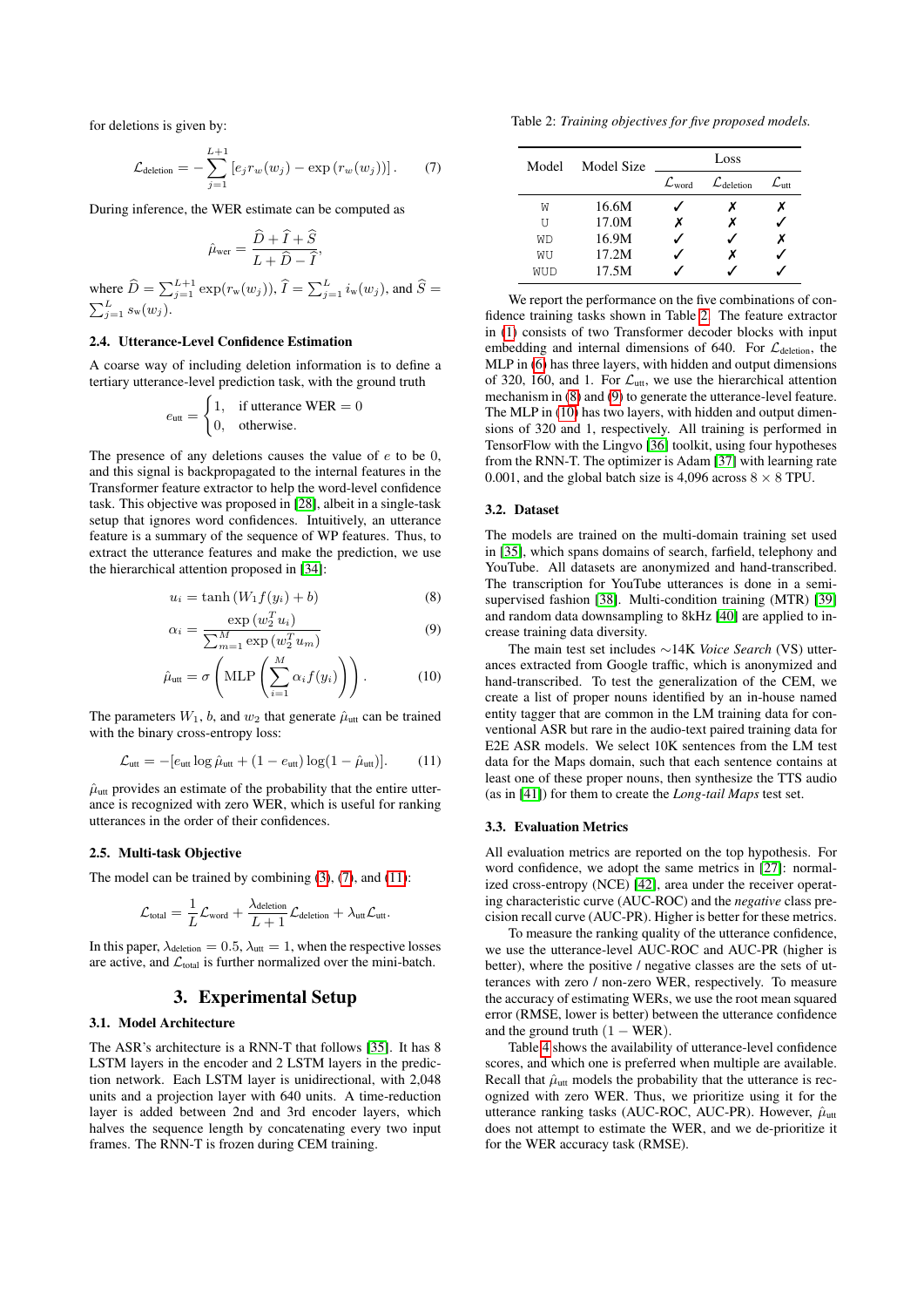<span id="page-3-1"></span>

|       | Voice Search |                          |                  |                          |                 |                        |            |                          | Long-tail Maps   |                          |                  |                        |
|-------|--------------|--------------------------|------------------|--------------------------|-----------------|------------------------|------------|--------------------------|------------------|--------------------------|------------------|------------------------|
|       |              | Word-level               |                  |                          | Utterance-level |                        |            | Word-level               |                  |                          | Utterance-level  |                        |
| Model | <b>NCE</b>   | <b>AUC</b><br><b>ROC</b> | <b>AUC</b><br>PR | <b>AUC</b><br><b>ROC</b> | AUC<br>PR       | $1-WER$<br><b>RMSE</b> | <b>NCE</b> | <b>AUC</b><br><b>ROC</b> | <b>AUC</b><br>PR | <b>AUC</b><br><b>ROC</b> | <b>AUC</b><br>PR | (1-WER)<br><b>RMSE</b> |
| W     | 0.348        | 0.927                    | 0.451            | 0.765                    | 0.428           | 0.226                  | 0.285      | 0.875                    | 0.494            | 0.704                    | 0.549            | 0.301                  |
| U     |              |                          |                  | 0.788                    | 0.515           |                        |            |                          |                  | 0.721                    | 0.593            |                        |
| WD    | 0.350        | 0.928                    | 0.459            | 0.767                    | 0.440           | 0.216                  | 0.291      | 0.875                    | 0.504            | 0.704                    | 0.558            | 0.296                  |
| WU    | 0.378        | 0.931                    | 0.489            | 0.810                    | 0.549           | 0.223                  | 0.304      | 0.883                    | 0.524            | 0.755                    | 0.636            | 0.296                  |
| WUD   | 0.365        | 0.929                    | 0.476            | 0.810                    | 0.552           | 0.213                  | 0.304      | 0.882                    | 0.516            | 0.746                    | 0.634            | 0.292                  |

Table 3: *Confidence metrics on Voice Search and a long-tail Maps dataset for all proposed CEMs.*

<span id="page-3-0"></span>

| Table 4: Utterance confidence scores' priorities by metrics. |  |  |  |  |  |
|--------------------------------------------------------------|--|--|--|--|--|
|--------------------------------------------------------------|--|--|--|--|--|

| Model | <b>Available Scores</b>                                                  | AUC-ROC & PR                 | <b>RMSE</b>                         |
|-------|--------------------------------------------------------------------------|------------------------------|-------------------------------------|
| W     | $\mu_{\text{wcr}}$                                                       | $\mu_{\text{wcr}}$           | $\hat{\mu}_{\text{wcr}}$            |
| U     | $\hat{\mu}_{\rm{utt}}$                                                   | $\hat{\mu}_{\rm{utt}}$       | N/A                                 |
| WD    | $\hat{\mu}_{\text{wcr}}, \hat{\mu}_{\text{wer}}$                         | $1 - \hat{\mu}_{\text{wer}}$ | $1 - \hat{\mu}_{\text{wer}}$        |
| WU    | $\hat{\mu}_{\text{wcr}}, \hat{\mu}_{\text{utt}}$                         | $\hat{\mu}_{\rm{utt}}$       | $\hat{\mu}_{\text{wcr}}$            |
| WUD   | $\hat{\mu}_{\text{wcr}}, \hat{\mu}_{\text{utt}}, \hat{\mu}_{\text{wer}}$ | $\hat{\mu}_{\rm{utt}}$       | $\epsilon - \hat{\mu}_{\text{wer}}$ |

## 4. Results

## 4.1. Joint Training Confidence Metrics

This section discusses the performance of all models on the confidence metrics. In Table [3,](#page-3-1) comparing Models WU, WD, and WUD vs Model W shows that any joint training (especially with the utterance-level loss) helps improve word-level metrics. Comparing Models WU and WUD vs Model U shows that joint training also helps improve the performance of  $\hat{\mu}_{\text{utt}}$  on utterance-level AUC-ROC. Comparing Models WD and WUD vs Model W shows that modeling deletion and insertion rates helps to achieve the most accurate WER estimate in terms of RMSE. Since all five models have similar number of parameters (see Table [2\)](#page-2-2), it is clear that the three tasks do not significantly increase the required model capacity, and their training signals complement each other to improve overall confidence accuracy.

#### 4.2. Qualitative Example

To visualize the benefit of adding  $\mathcal{L}_{\text{deletion}}$  and  $\mathcal{L}_{\text{utt}}$ , Table [5](#page-3-2) shows an example utterance that contains a deletion. Model WUD, through learning the utterance correctness and deletion lengths at every position, is able to use that knowledge to aid word confidence predictions. That is seen from the lower confidence score at the word "absolut", which follows a deletion.

<span id="page-3-2"></span>Table 5: *The CEM output*  $c_w(w_i)$  *on an example TTS utterance, for Models* W *and* WUD*.*

| Hyp:<br>Ref:<br>Word<br>edit: | upsal<br>del | absolut<br>at<br>sub | green<br>greene<br>sub | philadelphia<br>philadelphia<br>cor | рa<br>рa<br>cor |
|-------------------------------|--------------|----------------------|------------------------|-------------------------------------|-----------------|
| W:                            |              | 0.62                 | 0.95                   | 0.99                                | 0.99            |
| WUD:                          |              | 0.24                 | 0.92                   | 0.99                                | 0.88            |

#### 4.3. Rescoring Using Utterance Confidence

Figure [2](#page-3-3) shows the improved utterance-level ROC and PR curves for the multi-task Model WU over single-task Models W

<span id="page-3-3"></span>

Figure 2: *Utterance-level ROC and PR curves on Voice Search for Models* W*,* U*,* WU*,* WUD*.*

and U. This improvement in utterance-level confidence scores can serve as an alternative signal to determine which RNN-T beam search hypothesis has the lowest WER among alternative hypotheses in the beam. For every utterance, we use confidence to rescore the top four RNN-T hypotheses. In Table [6,](#page-3-4) we report the average WER on the top hypothesis after rescoring. On Voice Search, both the  $\hat{\mu}_{\text{wer}}$  and  $\hat{\mu}_{\text{utt}}$  outputs of Model WU reduce the Voice Search WER from 6.4 to 6.1, which shows the advantage of joint training. On the long-tail Maps set,  $\hat{\mu}_{\text{wcr}}$  achieves the lowest WER of 13.6, which suggests that word-level confidence shows better generalization to previously unseen data.

Table 6: *Rescoring WERs (%).*

<span id="page-3-4"></span>

| Model | Rank                   |     | Voice Search Long-tail Maps |
|-------|------------------------|-----|-----------------------------|
| RNN-T | Beam search            | 6.4 | 14.0                        |
| W     | $\mu_{\text{wcr}}$     | 6.2 | 13.8                        |
| ŢŢ    | $\hat{\mu}_{\rm{utt}}$ | 6.3 | 14.4                        |
| WU    | $\hat{\mu}_{\rm wcr}$  | 6.1 | 13.6                        |
| WU    | $\hat{\mu}_{\rm{utt}}$ | 6.1 | 14.1                        |
| WUD   | $\hat{\mu}_{\rm wcr}$  | 6.2 | 13.6                        |
| WUD   | $\hat{\mu}_{\rm{utt}}$ | 6.2 | 14.1                        |

# 5. Conclusions

In this paper, we propose to extend the word-level CEM to jointly learn the length of deletions between every pair of words and the probability that the entire utterance is recognized correctly. Experimental results show that the proposed multi-task learning setup improves word and utterance-level confidence metrics without incurring significant model size increase. The utterance confidence can also be used to rescore first-pass RNN-T hypotheses and reduce WER by 3-5% relative.